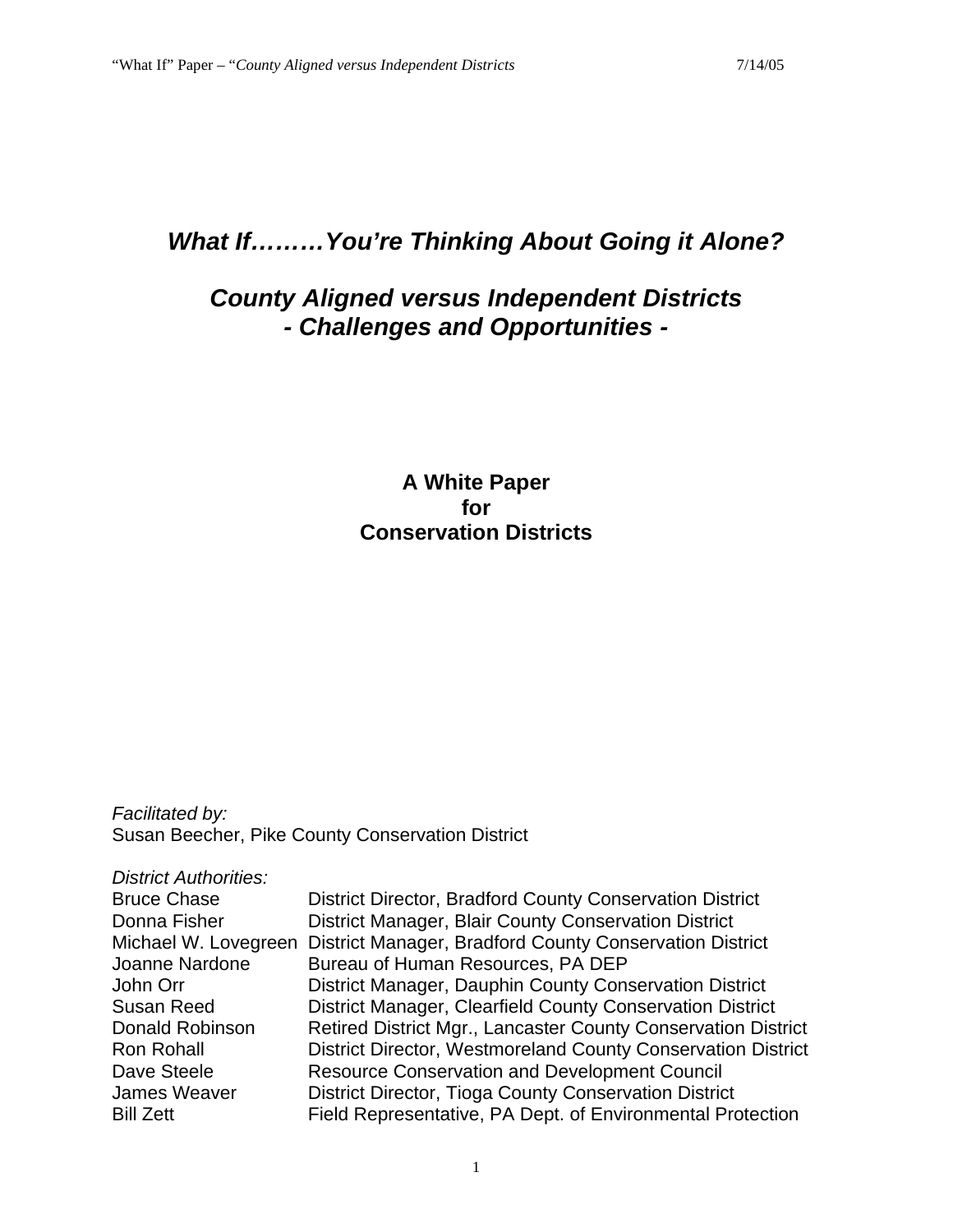#### *Facilitator Notes:*

*This outline and attached case studies represent the thoughts of Conservation District directors, managers and cooperating DEP staff on a topic they have all had experience with or have observed closely. The record here is to set the stage for "What if… You're Thinking About Going it Alone".*

*The format is meant to be broad in nature and to highlight issues to consider in making decisions to help you meet your specific District needs. There are many different situations that face Districts and this is an attempt to outline some of the pros and cons of two different operational scenarios.*

#### *Disclaimer:*

*The views expressed here are the collective thoughts of a number of people with experience relating to the topic of District/County alignment. They are by no means the final word on the subject. We have made efforts to be as thorough as possible but make no claim as to the completeness of this information nor do we take any responsibility, no matter what you think we may think, that your experience will be the same or as successful as a result of using this information. We offer this paper as a starting point for your explorations with the hope that it will assist in your attempts to grapple with the challenges and opportunities associated with County alignment or District independence.* 

## **Overview – The WHY**

Ask any of Pennsylvania's 66 County Conservation Districts to describe how they operate in relation to their respective County governments and you're likely to get 66 different answers. A recent review of Conservation District operations by the Legislative Budget and Finance Committee of the Pennsylvania General Assembly1 noted: *"There is significant variation in the extent and nature of County government involvement with conservation districts and their programs. Some districts are closely aligned to their county government, while others function largely independently. Such variation can have impact on conservation district programming. It can also affect its administrative efficiency."* The report goes on to note differences in financial support, personnel practices, services provided, visibility and program and policy oversight associated with differences in County/District alignment.

The importance of the relationship between County and Conservation District leadership cannot be understated, particularly in a period marked by evolution of larger staffs, more complex programs and the corresponding complexity of fiscal and administrative duties that create ever-increasing challenges for Districts. According to the District Team Visits Year 6 Report; "*District and County relationships continues to be a critical issue in Districts' success. Both Districts and counties need to understand their respective roles and benefits."*

*<sup>1</sup> Legislative Budget and Finance Committee Review of the Operation and Structure of County Conservation Districts. June 2005*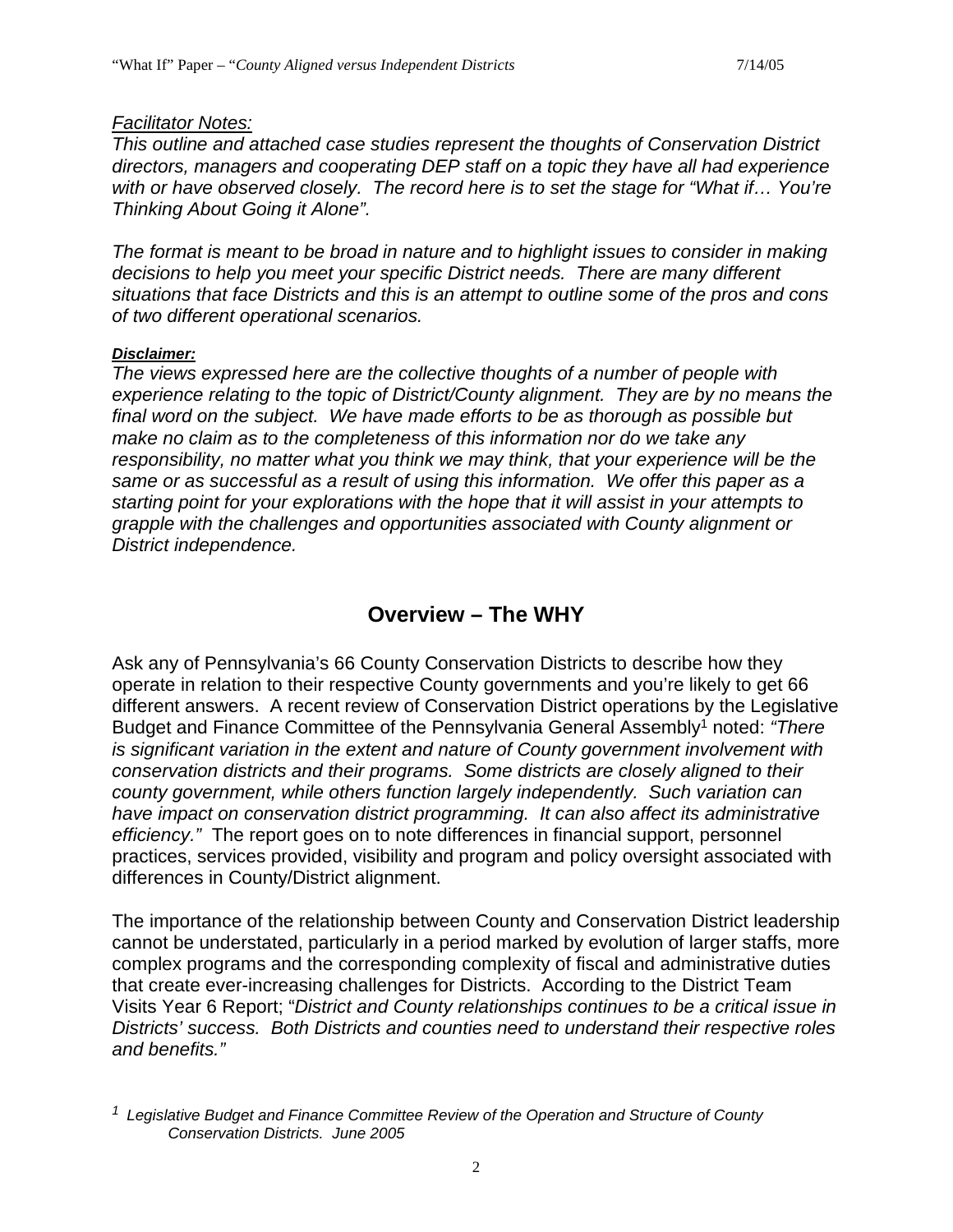Positive and negative dynamics of District/County relationships have long been topics of discussion among District management, staff and board members. The PA Association of Conservation Districts and the State Conservation Commission have encouraged the use of Memoranda of Understanding (MOUs) between Districts and County governments to better define the extent and nature of District/County working relationships in areas such as personnel matters, financial management, office facilities and support services, and board/management roles. However, a relatively small percentage of Districts have chosen to utilize MOUs.

In recent years, we've seen examples of some County governments that have opted to separate Districts from the County or to significantly decrease financial and other support. In other counties, District boards are exploring options for independence to enhance flexibility and control over various aspects of programming, staffing and other operational issues. In still other counties, the relationship between County Commissioners and Districts has developed into a well-defined system that is both mutually supportive and highly beneficial to Districts and the counties they serve.

This purpose of this paper is to highlight some of the challenges and opportunities associated with both close alignment with County government and operating independently of County government. It is meant to provide an objective overview of the pros and cons identified by Conservation District staff and board members who work under a variety of District/County scenarios, from total reliance on County support and direction to near total District independence and many permutations in between. Given the significant variation among Districts statewide, the paper cannot begin to formulate conclusions about which option is the most advantageous or disadvantageous for a particular Conservation District. We leave that decision to Districts since they are most familiar with the political climate and community needs of their individual counties.

# **Things to Consider and Evaluate**

A number of important District operational issues were identified as being impacted by the nature of District/County alignment. These include the following:

- $\rightarrow$  Personnel Management
- $\rightarrow$  Financial Support and Management
- $\rightarrow$  Infrastructure Availability
- $\rightarrow$  Policy Authority
- $\rightarrow$  Programs/Priority Setting
- $\rightarrow$  Board/Management Roles
- $\rightarrow$  Accountability/Chain of Command
- $\rightarrow$  Support Systems Available

In general, the advantages of close District /County alignment parallel those issues that challenge more independent Districts. Alternately, many of the positives associated with District independence mirror the disadvantages identified with close County alignment.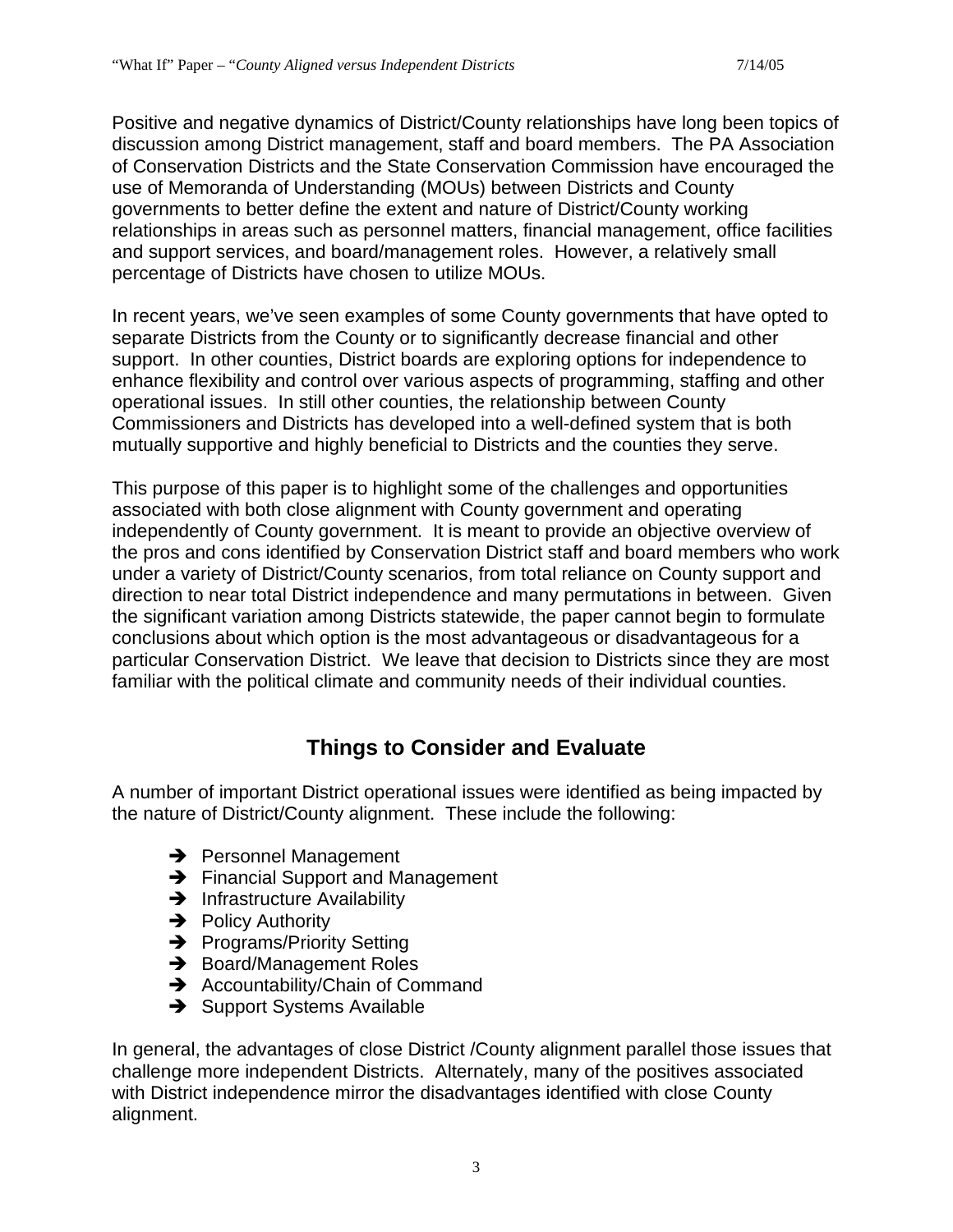# **Close District/County Alignment - Advantages**

If we had to sum up the advantages of County alignment in a few words, they might include *STABILITY*, *CONVENIENCE*, and *SERVICES*. County aligned Districts have the advantage of being part of larger governmental systems with established policies, administrative procedures and support systems in place. Depending on the size and complexity of the County government, closely aligned Districts may have available a variety of services that benefit the District but are managed by other County administrators. Advantages identified include:

### **Personnel Management**

- □ Payroll services provided
- □ Established personnel policy and procedures and a level of support for and supervision over personnel actions
- □ Defined structure for staff salaries and advancement
- $\Box$  Some measure of job stability staff "institutionalized" within County framework
- $\Box$  Clearer definition of exempt and nonexempt employee categories
- $\Box$  Cross application opportunities within other County departments
- $\Box$  Benefits, including retirement plans provided
- □ Bigger pool for benefits and benefits researched/administered/managed by **County**
- $\Box$  Family/medical leave available to employees

## **Financial Support and Management**

- $\Box$  Some predictability in annual budgeting/planning
- $\Box$  Less likelihood of being severely impacted by overall County budget cuts or staff cuts
- $\Box$  Fewer cash flow problems can cover salaries and other costs without depending on external sources such as state reimbursement
- $\Box$  Central purchasing services often mean lower prices for supplies/equipment
- □ Audit services sometimes provided at considerable cost savings

#### **Infrastructure Provided**

- Office space
- Furniture, phones, internet
- □ County maintenance services
- $\Box$  Access to County IT (information technology) assistance
- □ Vehicles, vehicle insurance, maintenance services, County gas at lower prices

## **Access to County Support Services**

- □ Insurance coverage
- $\Box$  Legal services
- $\Box$  Training on personnel issues and in other areas
- □ Communications office/public relations services
- $\Box$  Print office
- □ Grant writing assistance
- □ Mental health programs
- $\Box$  Integration with other County offices
	- o Positive synergy of working with other County offices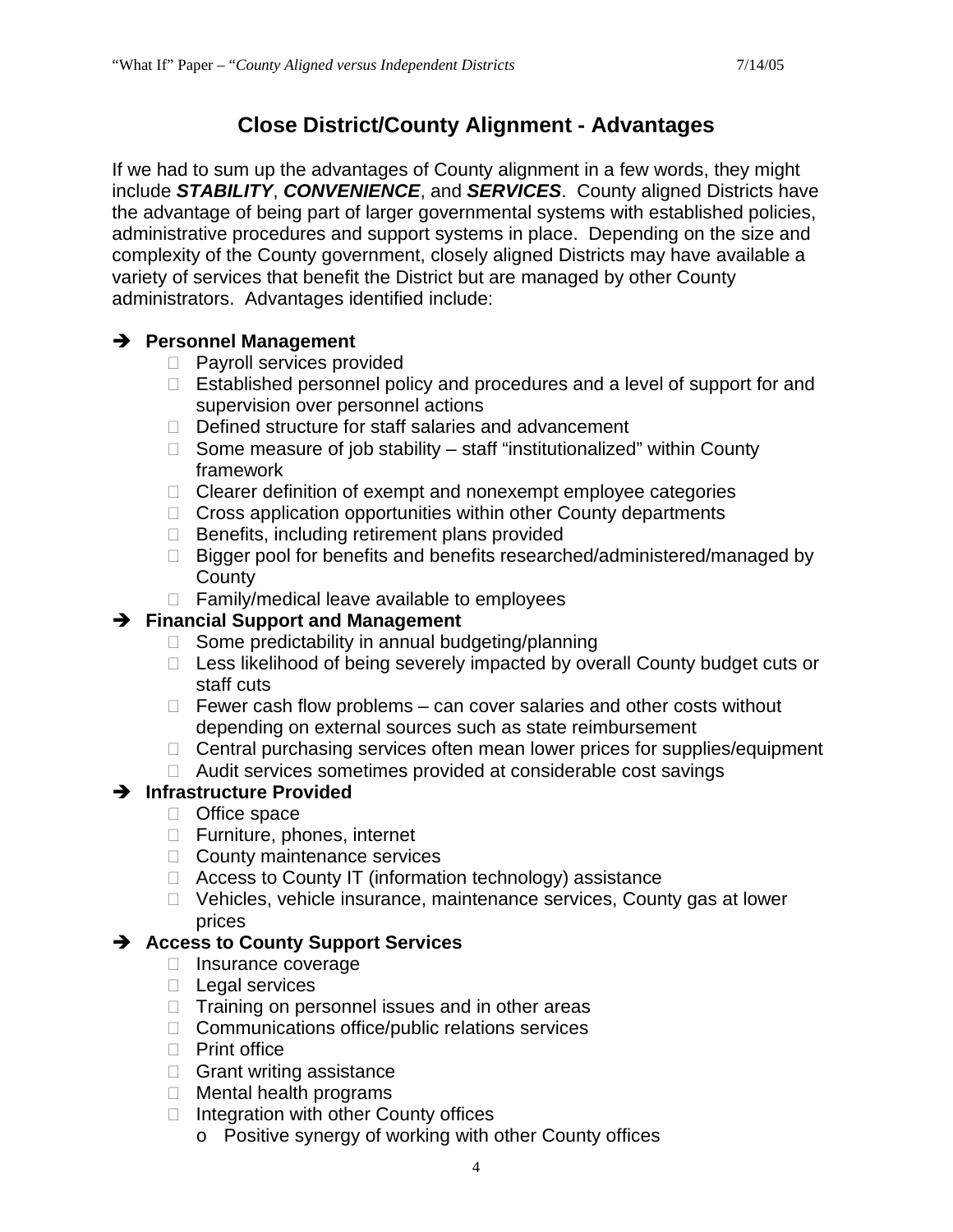- o District not considered an "outside agency"
- o Automatically part of planning efforts that benefit resource management efforts
- o Qualification for FEMA reimbursement for staff time

# **Close District/County Alignment - Challenges**

In many ways, the advantages of County alignment are the very source of the challenges that face closely aligned Districts – institutionalized policies and procedures that provide a level of predictability and services also dictate a certain inflexibility and lack of control over some aspects of operations. County governments are inherently political and County goals and priorities may conflict with those of the District or fluctuate with changes in County elected or appointed officials. County, board and management roles, including chain(s) of command may also be difficult to definitively identify. Challenges identified include:

### **Personnel Management**

- $\Box$  Lack of flexibility in salary structure
- $\Box$  Established job classifications and salary structure may not fit specific District program needs
- $\Box$  Limitations on or lack of control in hiring/firing
- $\Box$  Lack of flexibility to create new positions based on community needs
- $\Box$  Civil service/union issues may negatively impact program and staff scheduling flexibility

#### **Financial Support and Management**

- $\Box$  Tied to County budget, including mandatory budget cuts
- $\Box$  Procurement procedures may limit flexibility and efficiency
- **→ Policy Authority** 
	- $\Box$  Lack of policy flexibility to fit specific District functions
- **Programs/Priority Setting**
	- □ County-mandated responsibilities not necessarily in accordance with District mission/priorities (i.e. West Nile, Gypsy Moth programs)
- **Board/Management Roles & Accountability/Chain of Command**
	- $\Box$  Separate set of bosses with different agendas
	- $\Box$  Extra layers of oversight i.e. other County administrators
	- □ Board/commissioner conflicts
	- D Political pressure

# **District Independence from County Alignment - Advantages**

If we had to sum up the advantages of District independence from County alignment in a few words, they might include *FLEXIBILITY***,** *CONTROL* and *CREATIVE LICENSE*. Independent Districts aren't as confined by the dictates of County governmental systems. They have greater ability to adjust programs, policies and staffing to meet specific District goals and community needs, without the political pressures sometimes experienced by closely aligned Districts. Advantages identified include: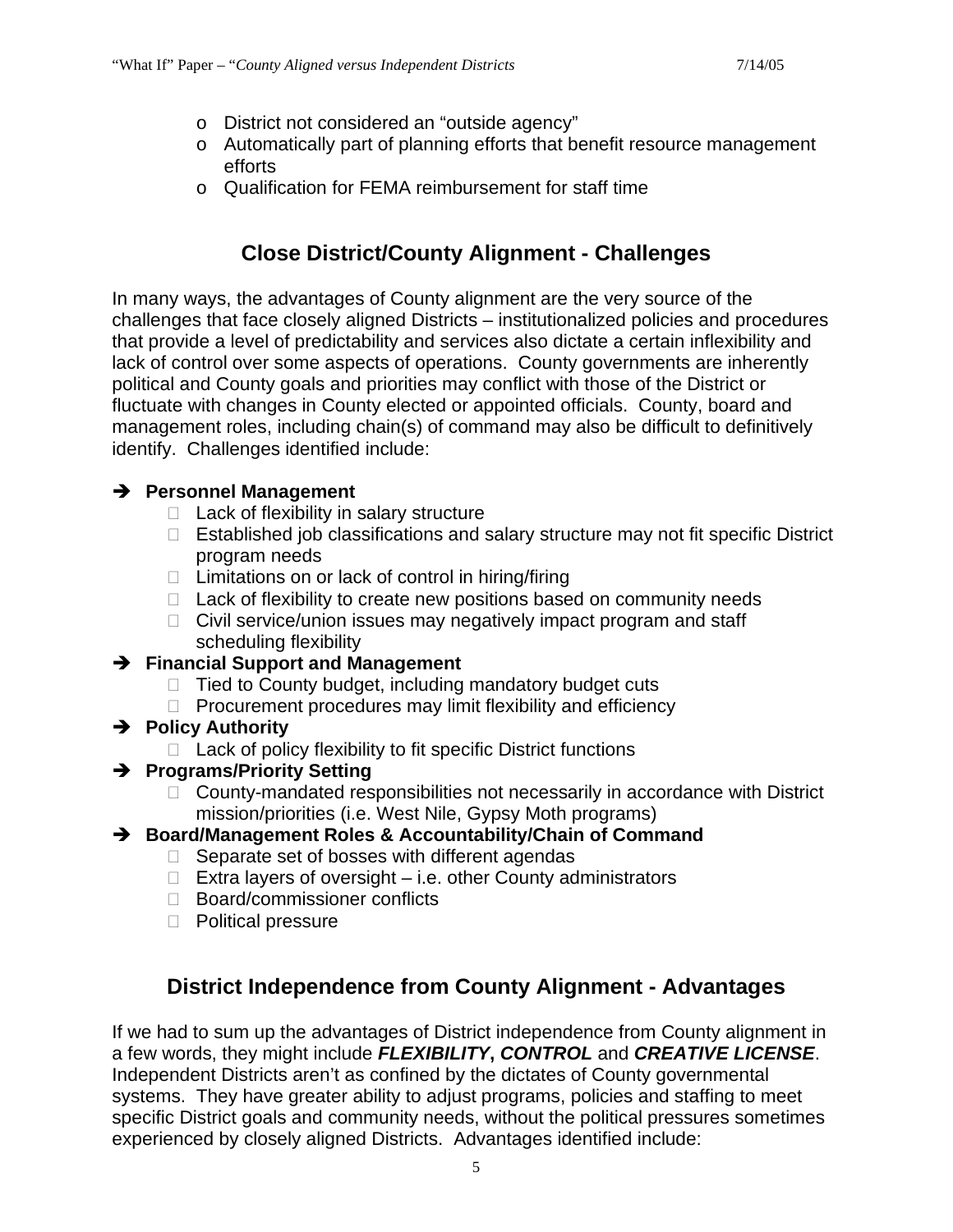#### **Personnel Management**

- $\Box$  Total control over hiring and firing
- □ Control over salaries
- $\Box$  Flexibility in using bonuses/incentive pay
- □ Ability to customize benefit structure to meet staff needs (Districts often have staff younger than County average who may be looking for different types of benefits)
- $\Box$  Flexibility to rewrite job descriptions or create positions as needed, i.e. middle management
- $\Box$  Greater flexibility in subcontracting work or hiring part-time help
- $\Box$  No union or collective bargaining pressure

### **Financial Support and Management**

- □ Total fiscal control
- $\Box$  Control over day to day cash flow
- $\Box$  Purchasing flexibility not necessarily tied to bidding requirements
- □ Some insulation from County budget process
- □ Ability to accumulate larger cash reserves

### **Policy Authority**

□ Board of Directors can adopt policies to meet unique District needs

### **Programs/Priority Setting**

- $\Box$  Greater opportunity for creativity
- $\Box$  More ability to "think outside the box", examine available resources/needs, find different solutions to problems,
- □ Control over setting priorities, expanding programs beyond County limitations
- $\Box$  Greater ability to form partnerships independent of County

#### **Board/Management Roles & Accountability/Chain of Command**

- □ Chain of command is clearer one set of "bosses" sets goals and policy and holds management and staff accountable
- **Infrastructure**
	- $\Box$  Housing flexibility may better meet District staff and program needs

# **District Independence from County Alignment – Challenges**

Just as Independent Districts aren't confined by the dictates of County governmental systems, they also aren't always able to take advantage of many of the services provided by County government. And with independence also come the "make it or break it" realities of meeting financial obligations in a climate of rising health care costs, insurance rates, gas prices and other costs of doing business. Many of these added responsibilities fall to the District management and board, who, in spite of their independence, must also make extra efforts to maintain the lines of communication and cooperation with County government. Challenges identified include:

#### **Personnel Management**

- $\Box$  Challenges in research, management, administration and costs of:
	- o Benefits packages
	- o Payroll
	- o Insurance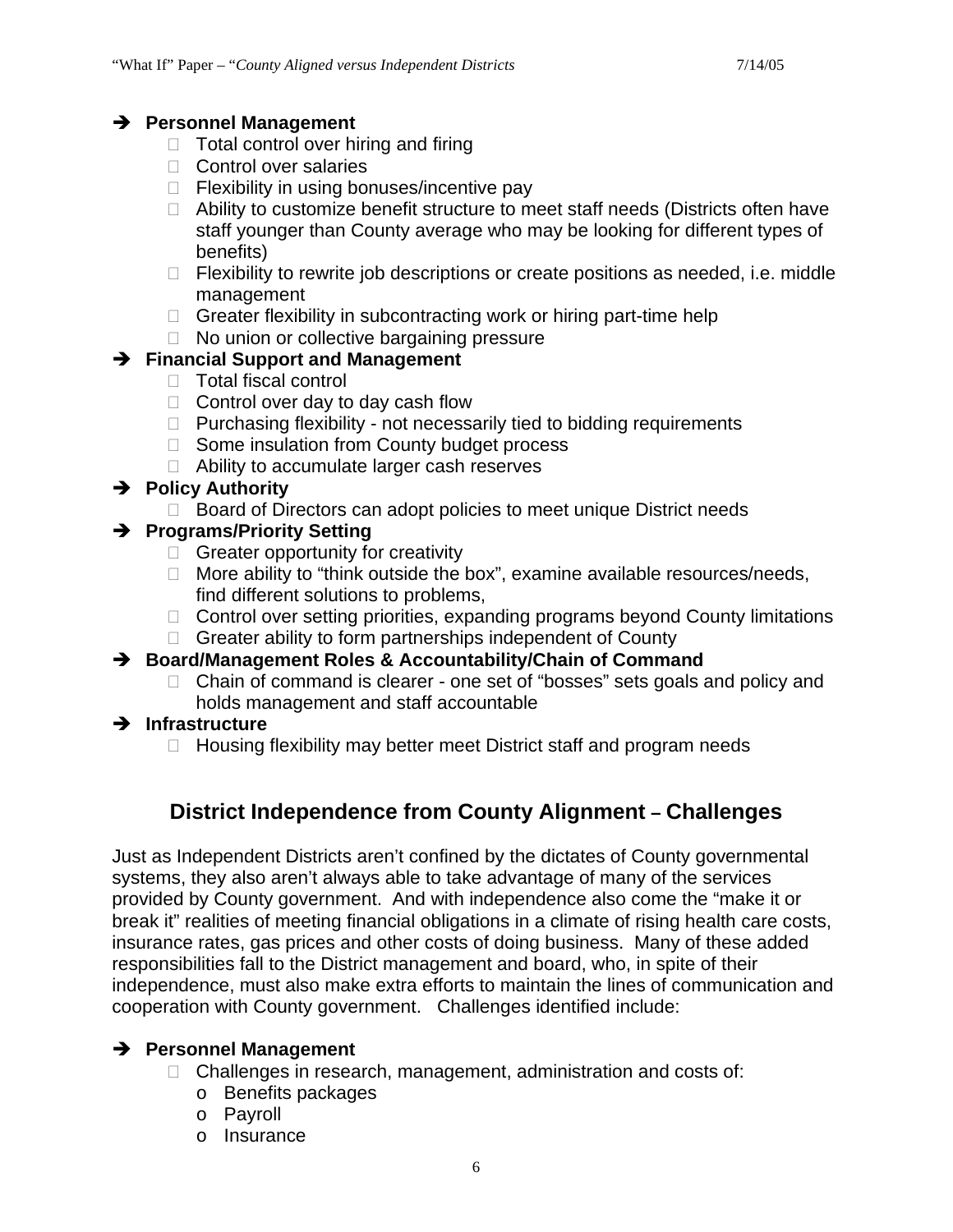- □ More exposure on personnel issues
- $\Box$  Salaries, if funds are limited, may be lower than County's

## **Financial Support and Management**

- □ Cash flow can be a problem
	- o Need for large reserves and/or
	- o Line of credit and associated interest expenses
- $\Box$  Long-term uncertainty of state funding/grant availability
- $\Box$  Inability to take advantages of group rate purchase options without larger County pool
- $\Box$  Must come up with annual budget increases without the benefit of ability to increase taxes

## **→** Policy Authority

 $\Box$  District needs more comprehensive policies

## **Board/Management Roles & Accountability/Chain of Command**

- $\Box$  Need broader administrative skills at management and staff level to handle research, management, administration of payroll, benefits, insurance, personnel policies, etc.
- $\Box$  Greater Director involvement and level of responsibility is necessary in many areas:
	- o Fiscal responsibility
	- o Personnel
	- o Policies/procedures
	- o Legal issues

## **Infrastructure**

- $\Box$  Fewer County perks available office space, furniture, vehicles, gas,
- $\Box$  District must absorb major equipment purchases copiers and other office equipment office equipment, vehicles, etc.

## **Access to County Services**

- $\Box$  Many valuable County services may be unavailable to the District personnel, legal, risk management, purchasing and other services
- $\Box$  Potential for disconnect with County need to work harder to maintain lines of communication and partnerships with County Commissioners and other County departments

# **Conclusion**

Understanding some of the pros and cons of different relationships between Districts and County governments is just the first step in evaluating what type of administrative integration might work best in a particular situation. All of the authorities for this paper, whether representing County aligned or independent Districts, agree on one thing; the District/County relationship is a key factor in any District's success (or lack thereof). Whether Districts choose County alignment, independence, or some combination of the two, they must continue to look for ways to market their programs and services to County government, integrate their activities with other County functions, and communicate the importance of their work to County commissioners and the general public. And Districts that do decide to go it alone will need to be creative in finding revenue sources to accommodate rising costs and replace County funding and services that may be lost.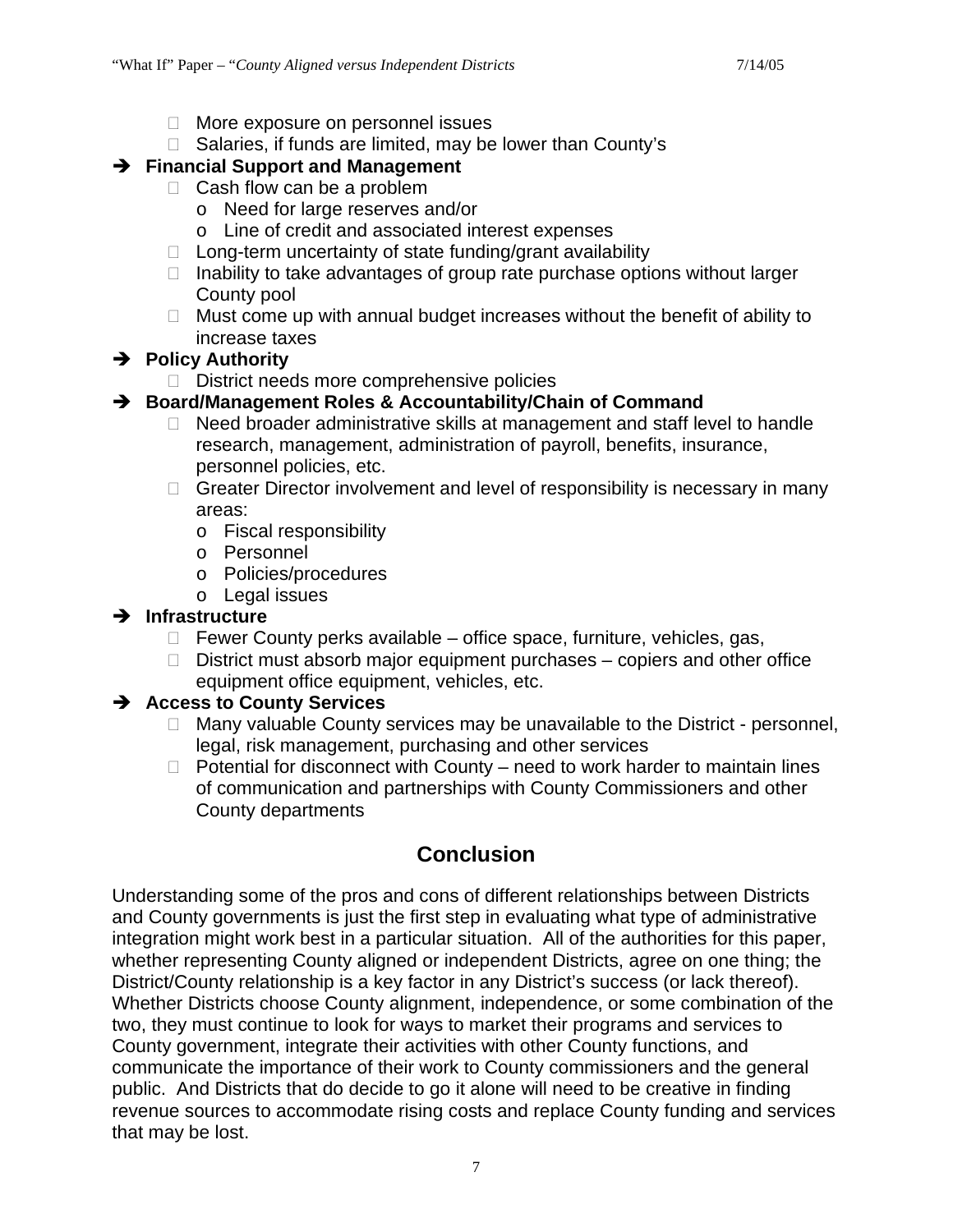# **Case Studies**

Several of the authorities listed on the cover page were asked to provide a one page summary of "vital information" on how their Districts operate relative to their respective County governments. In considering which Districts to highlight in the case studies, we looked for a cross section of different sized Districts and scenarios from close County alignment to District independence, with a few examples somewhere in between.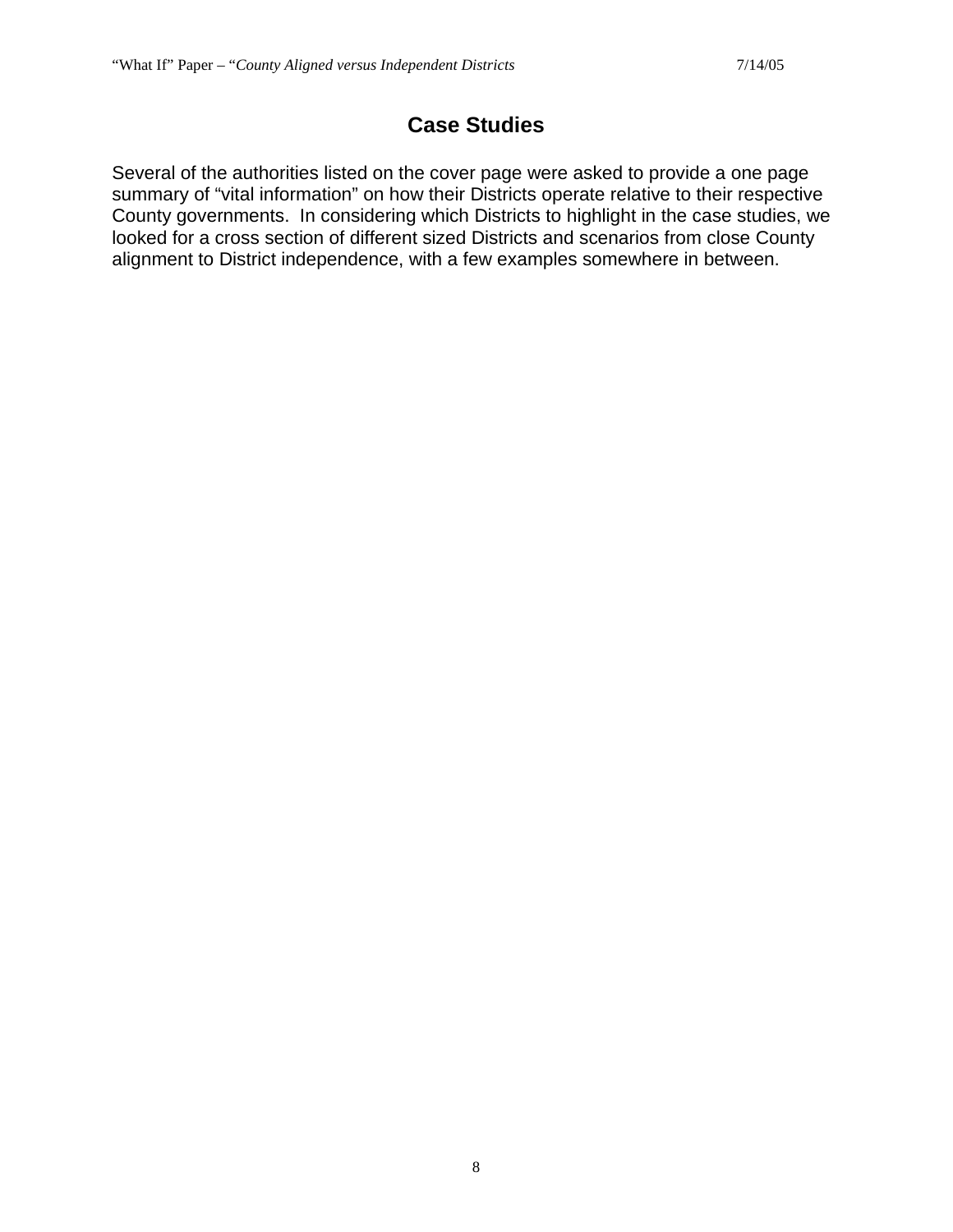## **District/County Alignment CASE STUDY – DAUPHIN COUNTY**

#### **Overview**

The Dauphin County Conservation District operates both as a subdivision of state under the direction of the Conservation District's Board of Directors and as a line department of County government under the direction of the County Commissioners. The goal of this type of arrangement is to work in partnership so both units of government can benefit from District accomplishments. Currently the District employees 15 full-time, 1 part-time and 1 seasonal staff.

#### **District/County - Working Relationships**

**Program Selection and Oversight:** The District Board determines what programs, projects and grants are administered by the District. When the County Commissioners have desired for the District to administer a program on their behalf, it has been openly discussed and not mandated. A mutual respect exists that allows this process to work. There are different levels of program oversight responsibilities between the Board and Commissioners dependent upon the purpose and function of each specific program. Examples of the division of oversight responsibilities are as follows: West Nile Program is primarily the Commissioners; Nutrient Management Program is primarily the Board; Agricultural Land Preservation is shared between the Commissioners, Board and a separate Agricultural Land Preservation Board. There is no formal policy to define oversight responsibility, it is largely determined by the District Manager as to which governing body to turn to for a decision.

**Financial Management:** District operations function with two budgets, a County Budget established by the County Commissioners and a District Budget established by the District Board. The two budgets are prepared to compliment each other. In some areas such as personnel costs, there is overlap between the budgets.

- **County Budget:** The salaries and benefits of all District employees are included in the County Budget. Of the 17 positions, the County pays for 6 positions and the District reimburses the County for the other 11 positions. Other line items included in our County Budget include office supplies, vehicle gasoline, printing (County print shop), vehicle insurance (for both County and District vehicles), vehicle repairs, office rent, computer rental, stormwater management studies and farmland preservation. The office supplies are largely those common items used by all departments and purchased in bulk by the County Purchasing Department. Simple work orders or requisition forms are authorized by the District Manager for charges made against this budget. Every employee is issued a gas card that tracks gas from the County pumps.
- **District Budget:** The District Budget is much more extensive with the number of individual line items. The budget is prepared by the District Manager and approved by the District Board. There is an understanding between the Board and the Manager that administration of the approved budget is the responsibility of the Manager. This administrative authorization extends from simple day to day purchases to large purchases such as a vehicle or piece of office equipment. The Board is provided a list of expenses for approval monthly. On a quarterly basis, the District reimburses the County for salary and benefit expenses for 11 positions.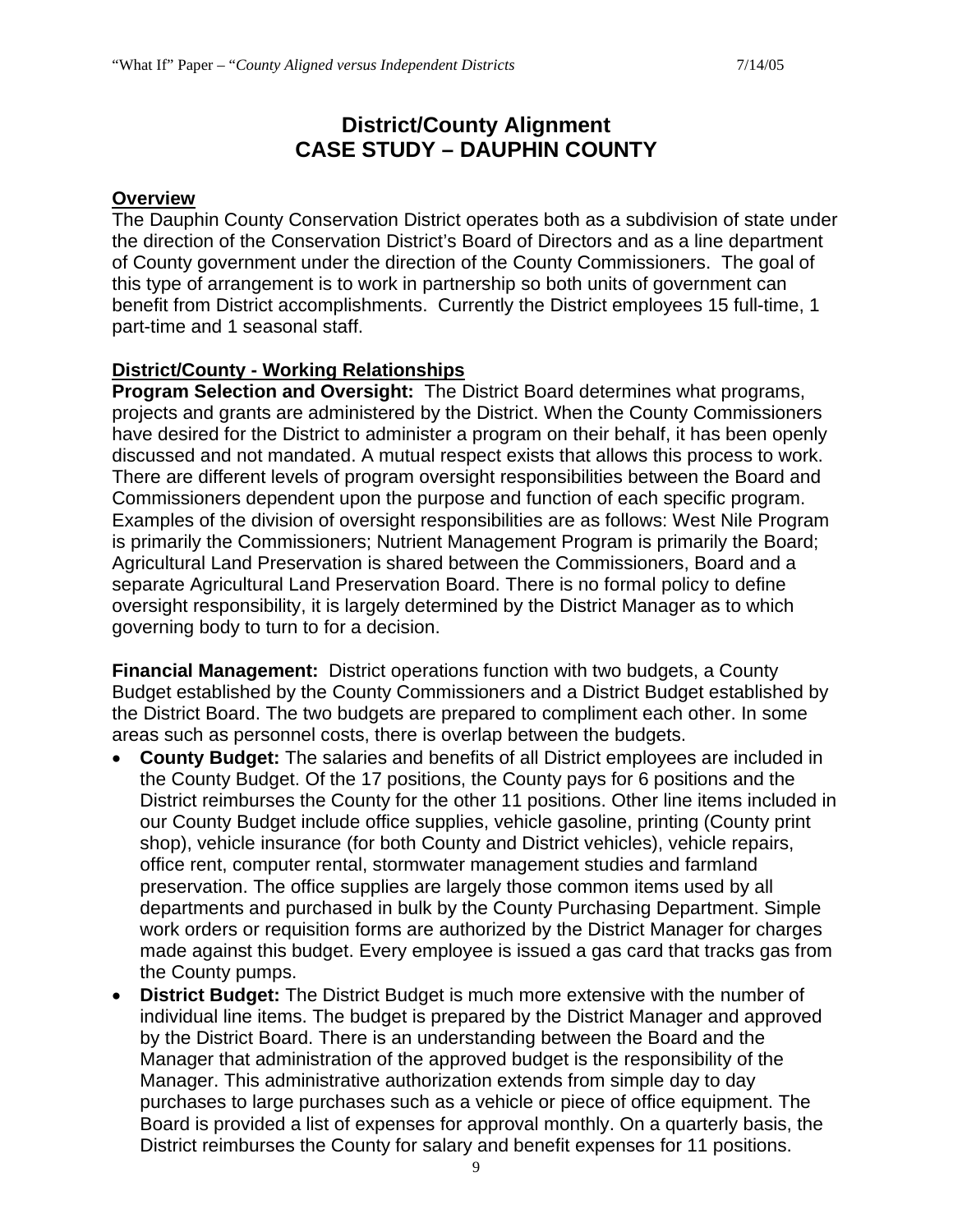**Personnel Management:** All District staff are employed by the County, participate in the County benefit package and are covered by the County personnel policies and procedures. The District staff is non-union. Hiring and firing must be done in accordance with County policy and procedures but these basic decisions are made by the District.

### **County Services Provided:**

- **Audits:** The County auditors audit all District accounts as per any line department of County government.
- **Payroll:** All payroll services are provided.
- **Personnel Administration:** The entire personnel department is available to the District to offer advice and support in relation to personnel issues.
- **Information Technology Department:** A line item in the County budget provides computers for the District. The I.T. Department provides technical services related to our inter-office network and consultation on purchases and trouble shooting.
- **Print Shop:** A line item in the County budget covers the cost of printing that is done by the County print shop.
- **Risk Manager:** The County employs a risk manager with oversight responsibilities of insurances, workmen's compensation, etc. The risk manager reviews and makes recommendations on all insurances including those on the Agriculture & Natural Resource Center that is owned by the District and not the commissioners.
- **Insurance Coverage:** All District vehicles, whether purchased by the County or the District, are covered by the County insurance.
- **Solicitor:** Depending on the program and the nature of the need, the services of the County Solicitor may be available.
- **Security:** The County Security Department has offered advice in relation to security of the Agriculture & Natural Resource Center.

## **Primary Contact**

John C. Orr, District Manager Dauphin County Conservation District 1451 Peters Mountain Road Dauphin, Pa. 17018 (717) 921-8100 jorrdccd@pa.net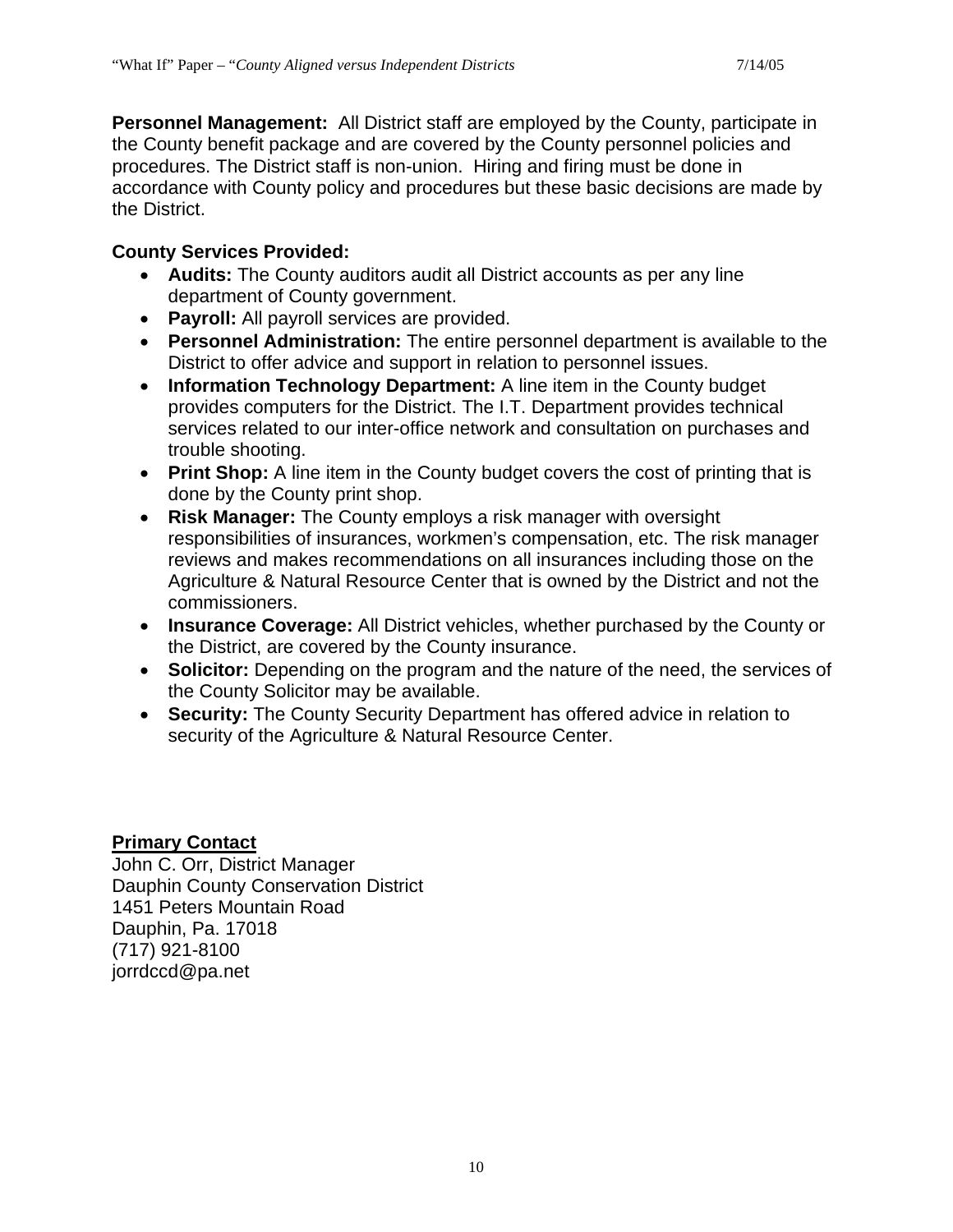## **District/County Alignment CASE STUDY – CLEARFIELD COUNTY**

#### **Overview**

Clearfield County is located just west of the center of Pennsylvania on the western slope of the Allegheny Mountains. The County is 37 miles from north to south and 40 miles from east to west. With an area of 1,143.5 square miles Clearfield County is the fourth largest County in the state. The 2000 census shows Clearfield County's population at 83,382, with a density of 73 persons per square mile. Based on population, we rank 36<sup>th</sup> in the state, and 54.1 percent of our population is considered rural.

Clearfield County Conservation District was formed in 1962 as an independent District. We have a staff of five full time employees, one Experience Works helper and seasonal interns.

#### **District/County Working Relationships**

While we function as an independent District, we have a close working relationship with our County Commissioners. Our Commissioner Board Member is very active and involved with District activities. In addition to that, we work hard to maintain communications with the other two Commissioners and keep them well informed of our activities.

We are governed by a seven-member Board of Directors. Our Board determines our program involvement, supervises the manager, oversees our budget, and sets policy for the District.

**Personnel Management:** In the past, Clearfield County experienced challenges related to personnel issues. The basis of these problems stemmed from a lack of written guidelines. Our Board of Directors worked diligently to develop a Personnel Policy, and this policy is used to govern the staff. A written policy is imperative to a well functioning office. It insures that all employees are treated equally and fairly. It further provides guidance to staff so that they are able to concentrate on their individual responsibilities with a clear direction.

Our Board of Directors also made the decision to employee a manager with past experience in management and financial matters, rather than program experience. This worked in our case because we had a very qualified technical staff that was willing to perform as a team to carry out the conservation needs of our County.

The Board of Directors determines salary increases, and makes all decisions regarding hiring and discipline.

**Financial Management:** Our District receives a monthly allocation from the County. This allocation is determined based on recommendations from our Commissioner representative who sits on our Budget Committee. Accomplishments from the current year, as well as projected needs for the upcoming year are factors in this decision.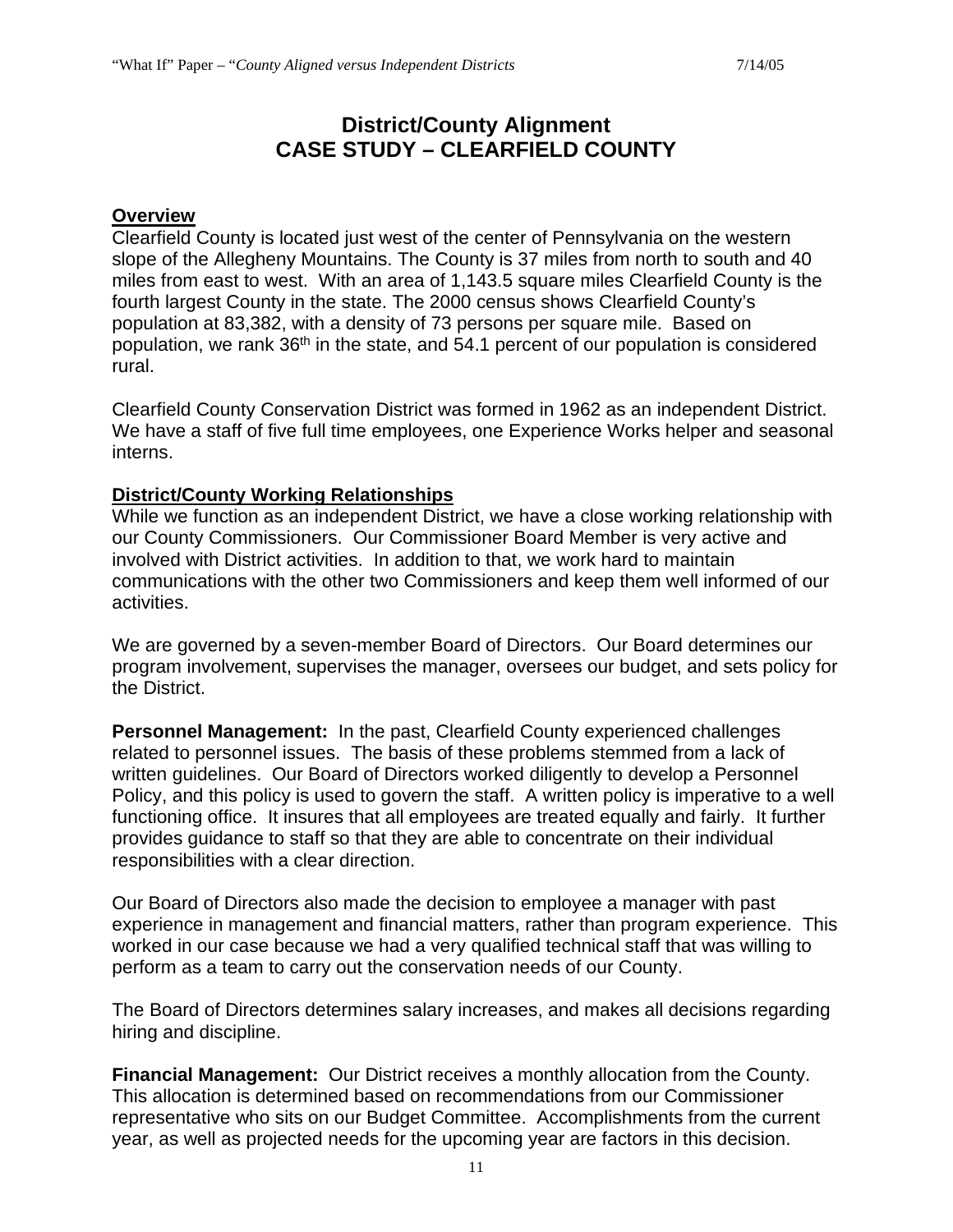The County allocation amounts to approximately 22% of our overall budget. The remaining funds come from a combination of program reimbursements and various grants.

**Housing/Support Services:** In addition to the allocation that we receive, the County Commissioners provide the District with office space in a County-owned facility. The District is responsible for all daily operating expense including insurance, audits, equipment, telephone, computer support, and employee wages and benefits. The staff uses their own vehicles for District business, and are reimbursed at the state rate.

#### **Primary Contact:**

Susan G. Reed, District Manager Clearfield County Conservation District 650 Leonard Street; Clearfield, PA 16830 (814) 765-2629 [sreedccd@atlanticbbn.net](mailto:sreedccd@atlanticbbn.net)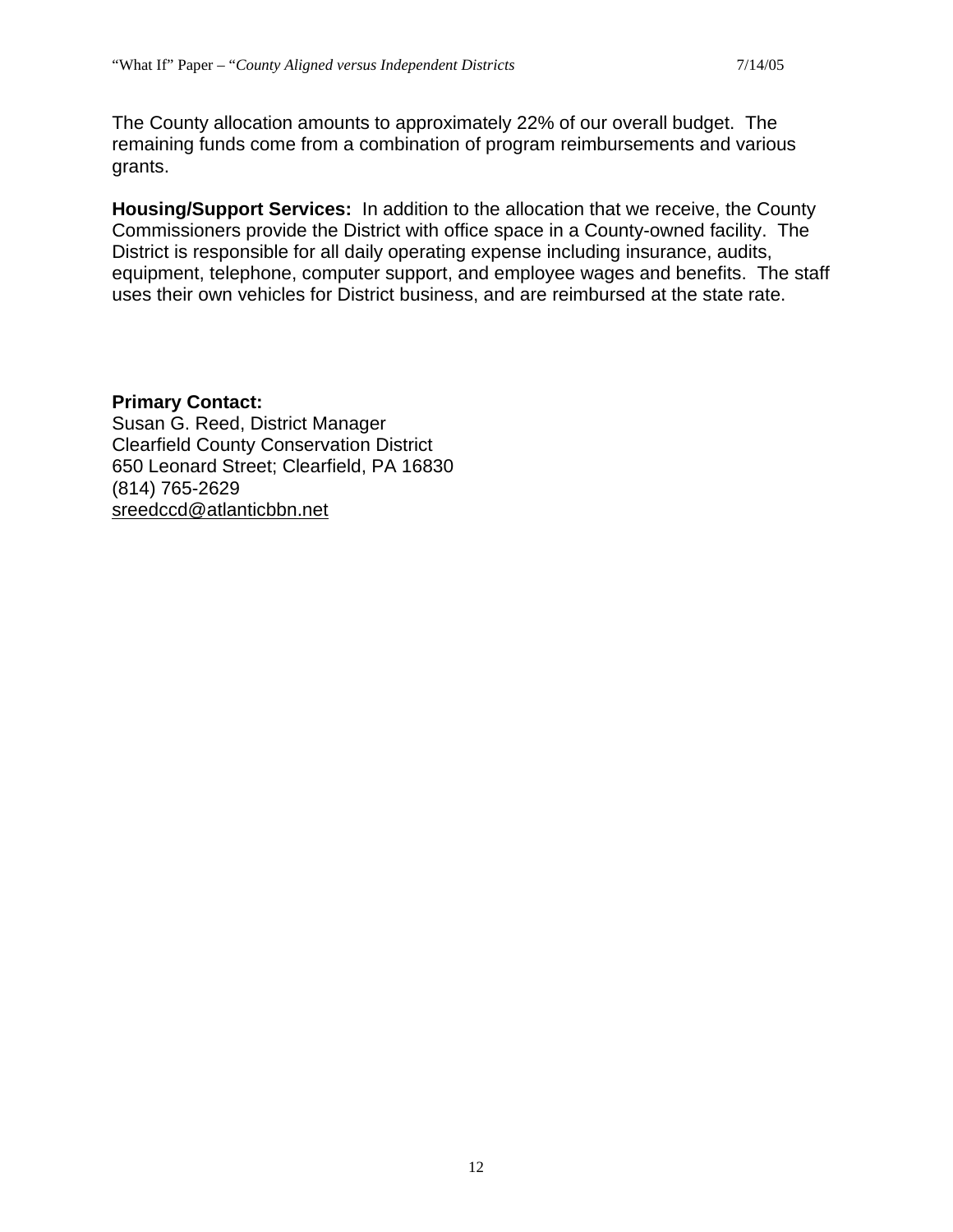## **District/County Alignment CASE STUDY – BLAIR COUNTY**

#### **Overview**

The County of Blair is situate in Central Pennsylvania just east of the Allegheny Front. The County is a 5<sup>th</sup> Class County governed by 3 County Commissioners. The leading industry in Blair County is Agriculture followed by Tourism. Altoona is the only City located within our boundaries and the County is to be considered rural with nearly 70% of our land mass still classified as woodland.

The Conservation District was formed in 1966 and is governed by a 7-member board of directors. Currently, the Blair County Conservation District operates both as a subdivision of state government under the direction of the Board of Directors and as a line department of County government under the direction of the County Commissioners. The District is staffed by 2 County Employees (Manager and Clerical Position), 5 District Employees (Program Staff), and utilizes interns and Americorp Participants as needed. The District office is currently co-located in the USDA facility with a contract and rent paid directly by the District to the landlord.

#### **District/County Working Relationships**

The District relationship with the County Commissioners has always been one of open dialogue and respect. Program selection and guidance is based on discussion and decisions by the District Board of Directors. Blair County has historically been blessed with County Commissioner interest, attendance and involvement in District Activities. Although only one Commissioner is involved as a voting member, all three have a cursory knowledge of District programs and activities.

**Personnel Management:** It was determined in 1987 to make the manager position a full time, County of Blair employed staff. As a follow-up, the Board of Directors and the Commissioners entered into an MOU in 1988, to formalize the District/County working relationship with respect to staffing. Specific items dealing with hiring and firing, supervision, job descriptions, funding and benefits are outlined. As mentioned above, the Manager and Clerical positions are paid through the County of Blair payroll and are eligible for the County of Blair benefit package. Cost-share funding received for the employment of the Manager's position is reimbursed to the County of Blair from the District. Salary issues for these positions are ultimately handled through the County Salary Board.

As the Blair District continued to grow with the addition of program staff, it was mutually determined that those positions would become employees of the Conservation District. Mutually, in that the County was hesitant to add staff to the County rolls and the District recognized a greater flexibility in relation to salaries if the positions were District paid. The District over the years has attempted to build a benefit package for these employees similar to the County package. Similar hospitalization coverage is garnered through a group agreement with the PA Farm Bureau, Simplified Employee Pension contributions serves as a retirement package, all holidays, vacation, sick leave, etc. mirror that of a County Employee. Salary issues for these employees would be handled at the District Board level. Cost-share funding for these positions is maintained in the District Account.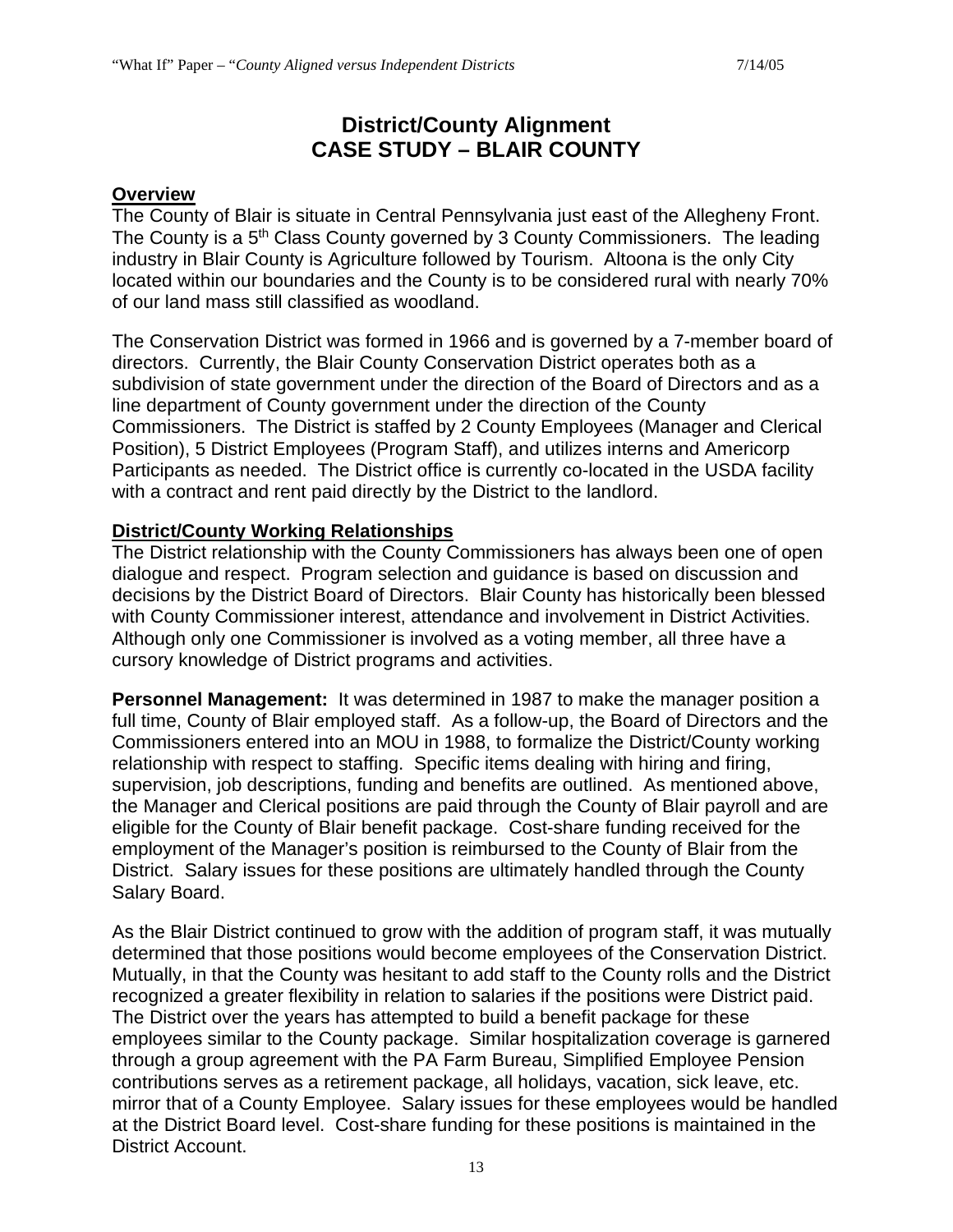The District/County and the Ag Land Preservation Board are also parties to an MOU for the administration of the County's Conservation Easement Purchase Program. Staffing by Conservation District employees, administration and funding are considerations in this multi-party agreement.

**Financial Management:** Annually the District, through its Budget and Objectives Committee, prepares an annual operating budget for the Conservation District. All expenses to be incurred are part of that budget including salaries, benefits, insurances, taxes, supplies, office rent, phone, special projects, etc. All expected incomes are also listed to include: employment cost-shares, state funding for administration of programs (CDFAP Administrative, Ag Easement Program, Nutrient Management, Dirt & Gravel Road, etc.), E&S review fees, and a **specific line item listed as County Allocation.** The budget is approved by the full District Board (including the Commissioner Member) and is submitted to the County Commissioners for review and approval. The Commissioners, although they are presented with the entire budget, are only being asked to approve the Manager and Clerical Salaries and the dollar amount listed as County Allocation. Depending on the volume of outside funding (grants, programs) the County portion of the District's overall budget ranges from between 25 and 35%. Funds are requested on a quarterly basis from the County to draw from the direct allocation and normally are utilized to cover general operating expenses.

**Vehicle Purchase and Operation:** The Blair District has purchased one vehicle through the County Purchasing Department using the State Contract Option and by reimbursement of the purchase price to the County from the District Account. Gas and Insurance is covered under the County Plan and again reimbursement is provided to the County; however this is a significant saving by virtue of the County involvement. Normal maintenance and inspection is provided by the County Highway Garage at no cost to the District.

**Other County Services:** The District is permitted with the recommendation of the Commissioner Board Member to solicit advice and review of contracts and documents by the County Solicitor at no charge to the District. The District is permitted and encouraged to utilize the County Print Shop when feasible with a fee per job. The District has received limited assistance from the County Information Technology (IT) Department.

**Other District Services:** In addition to the working agreement for the Conservation Easement Purchase Program, the District was instrumental in the advancement of the Geographic Information Technology and use within the District and other County Departments. Because of the close working relationship with the Commissioners, the District was able to attain a staff position to promote the County and District GIS Program.

#### **Primary Contact**

Donna J. Fisher, District Manager (814) 696-0877 ext. 5 1407 Blair Street Hollidaysburg, PA 16648

Blair County Conservation District dfisher@blairconservationDistrict.org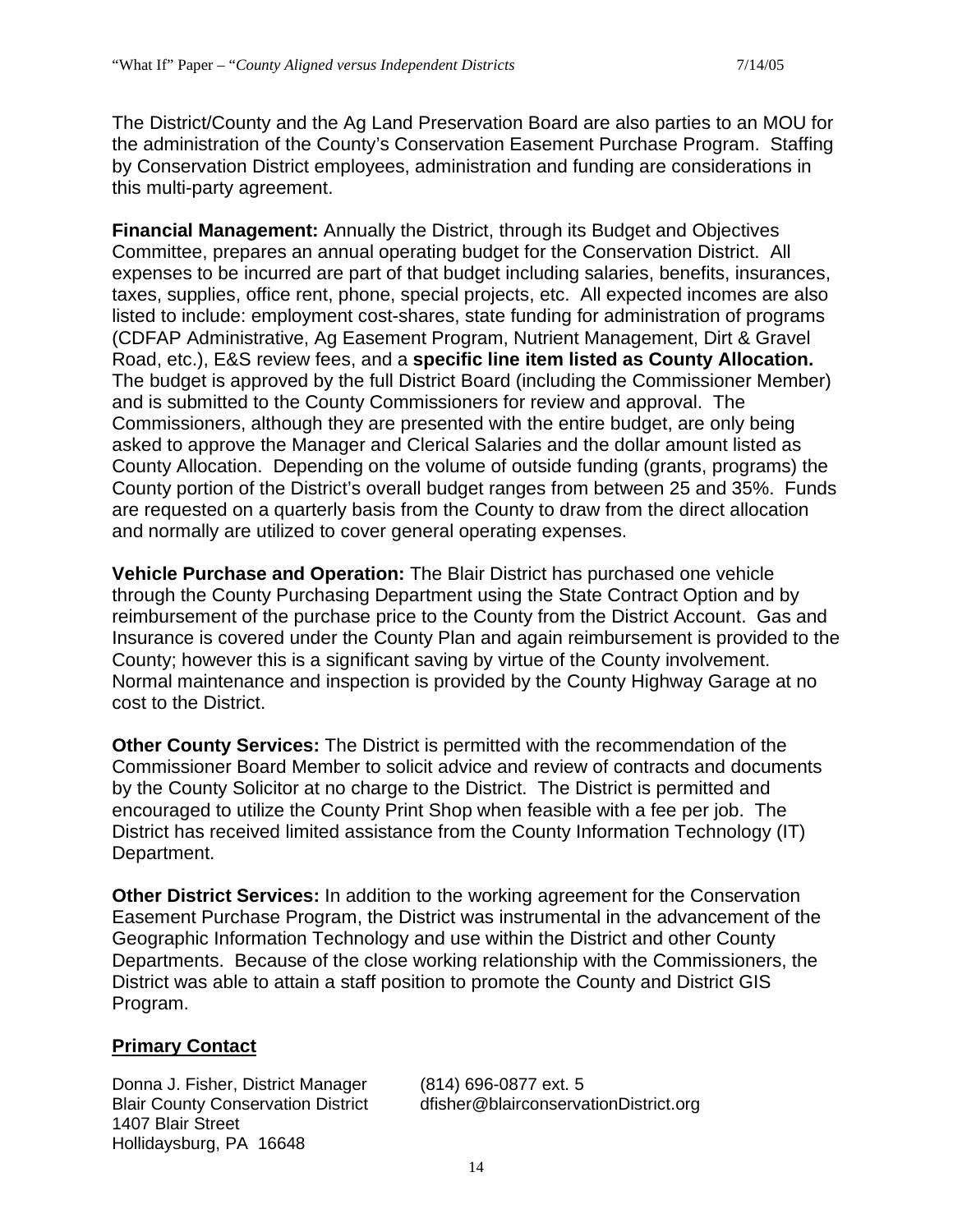## **District/County Alignment CASE STUDY – WESTMORELAND COUNTY**

#### **Overview**

Westmoreland County is located in southwest Pennsylvania on the western slope of the Allegheny Mountains and east of Pittsburgh. With an area of 1,025 square miles Westmoreland County is the 7<sup>th</sup> largest County in the state. The 2000 census shows Westmoreland County's population at 369,993, with a density of 361 persons per square mile. Based on population, Westmoreland County ranks  $6<sup>th</sup>$  in the state.

Westmoreland Conservation District (WCD) was formed in 1949 as an independent District. A nine-member Board of Directors governs WCD. The WCD Board, using the "Locally Led Process", determines program priorities, supervises the manager, approves and oversees budget, and sets policy for the District. Directors and Associates serve on committees and complement the staff expertise.

#### **District/County Working Relationships**

While WCD functions as an independent District, WCD has a close working relationship with our County Commissioners, County planning and parks departments. The Commissioner Board Member is very supportive of the District and has delegated his aide to attend WCD board meetings and events and maintain communications with the County Commissioners. In addition, the WCD board and management actively strive to maintain a dialogue with all three Commissioners, Commissioners Aides, Director of County Planning, Chief Clerk and nominating organizations, keeping them well informed of our activities.

**Personnel Management:** WCD has a staff of 14 full time employees, 2 part-time, 1 position shared with Penn State Cooperative Extension Service and 2 seasonal interns.

WCD experienced challenges related to establishment of middle management, appropriate role of the administrative support staff and redefining the manager's duties from day to day employee supervision and program management to role of CEO. The Manager/COE supervises key personal, plans fundraising, and takes responsibility for partnering, building and maintaining relationships.

WCD board uses annually reviewed and board approved job descriptions, annual employee evaluations, employee handbook, policy manual, and personal committee to provide the management tools to supervise staff. The WCD board, with input from personal committee, management and annual employee evaluations, sets salaries.

**Financial Management:** WCD staff and board prepare an annual budget request and consult with the County commissioner fiscal affairs office before submitting. WCD receives an annual allocation from Westmoreland County. In 2004 the County allocation was 47 % of the operating budget, state allocation 10 % and balance from fees and grants. The County allocation in 2004 represents a \$1.68 investment in conservation per County resident.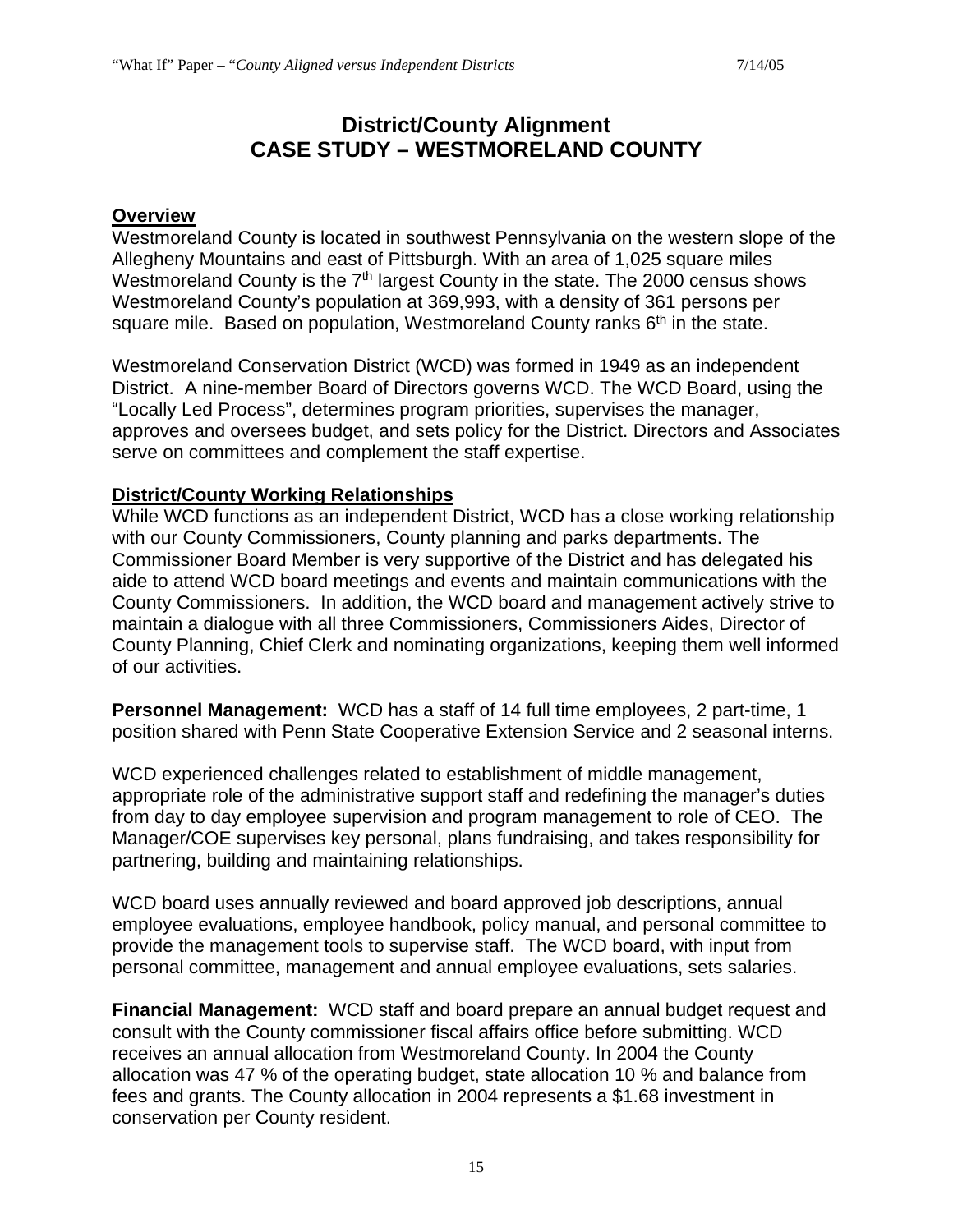WCD is responsible for all daily operating expense including insurance, audits, equipment, telephone, computer support, vehicles and employee wages and benefits. WCD retains a CPA and Attorney to provide audit, financial and legal advice.

**Housing:** WCD is housed in a District built, County owned building. Rent for the space is included in the County allocation. WCD is co-located on campus with NRCS, FSA, Cooperative Extension, Farmland Preservation, RC&D. WPCAMR, County Parks and Rural Development See the Westmoreland Conservation District Office/center for Conservation Education Case Study for more details on the building.

#### **CONTACTS:**

Ronald Rohall, Vice chair Westmoreland Conservation District PO BOX 27 Rector, PA 15677 724-238-4973 [rjrohall@westol.com](mailto:rjrohall@westol.com)

Gregory M. Phillips, District Manager/CEO Westmoreland Conservation District 211 Donohoe Road Greensburg, PA 15601 PH:(724)837-5271 FAX: (724)552-0143 [greg@wcdpa.com](mailto:greg@wcdpa.com)